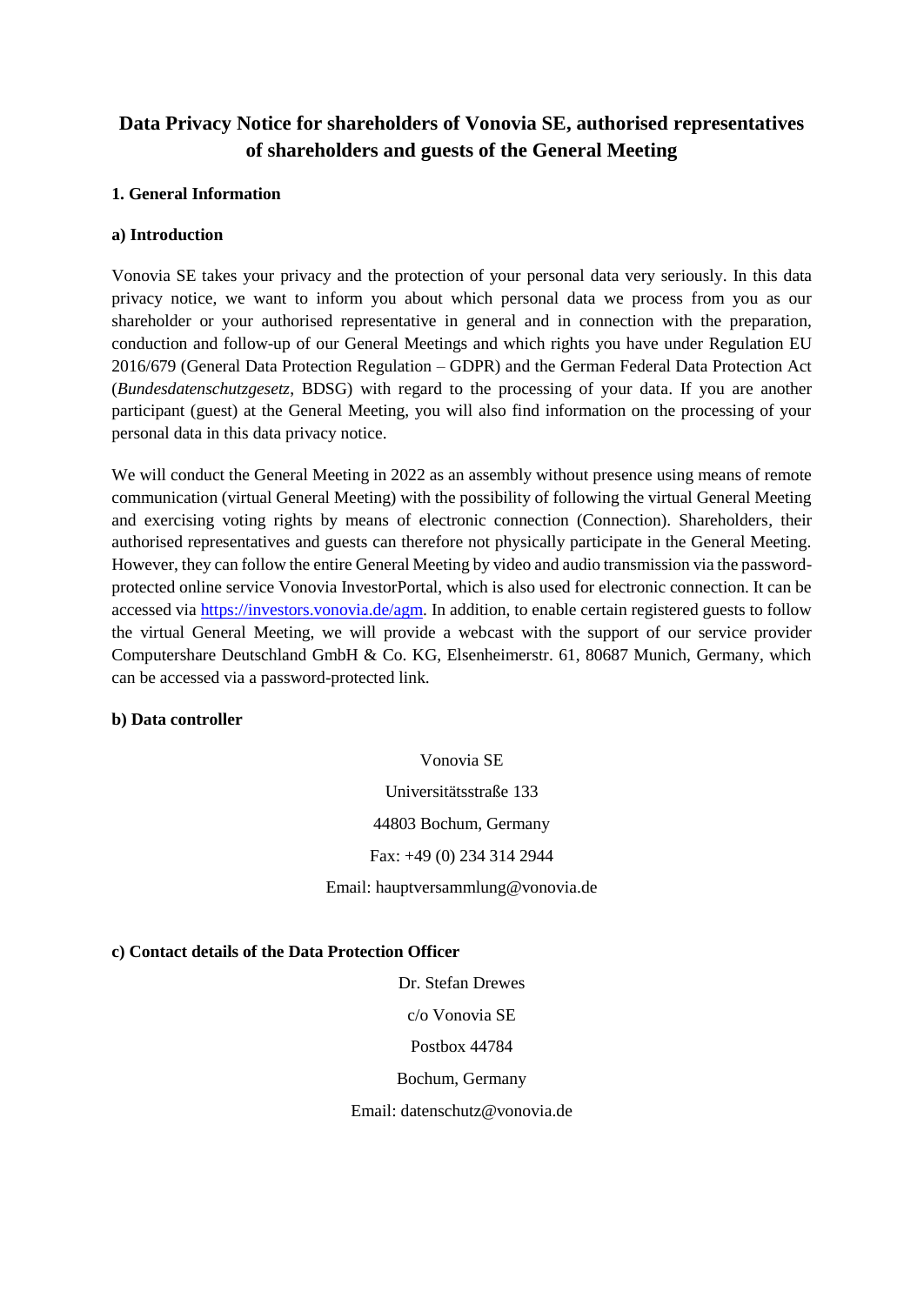# **2. Categories of data**

**a)** If (i) you purchase Vonovia SE shares, e.g. as part of a share purchase or through a capital increase, (ii) you participate in a General Meeting as a shareholder or authorised representative or (iii) we contact you, we – as the controller within the meaning of data protection laws – process the following of your personal data:

- name and surname, title,
- date of birth (only of shareholders),
- nationality (only of shareholders),
- address.
- Email address,
- class of shares,
- type of ownership of the share,
- number of shares, and
- ticket number or confirmation of registration.

**b)** If you use our InvestorPortal, via which the virtual General Meeting is also held, we also process the following data:

**aa)** Access data, login data and cookies.

The following data is logged in the web server log files or in the application database:

- Retrieved or requested data;
- Date and time of the retrieval:
- Message as to whether the retrieval was successful;
- Type of the web browser used;
- Referrer URL (the previously visited page);
- IP address:
- Shareholder number and SessionID;
- Login and password reset.

Your browser automatically transmits this data to us when you visit our InvestorPortal.

If you log in to the InvestorPortal, we process your shareholder number and password. Before using the InvestorPortal for the first time, you will receive an initial password that you can change in the settings. If you use the "Forgotten password" function, we collect your shareholder number and e-mail address in order to produce the forgotten password.

In addition, our InvestorPortal uses HTML5 web storage techniques to dynamically design web pages and add various functionalities. In order to use all the functions of our InvestorPortal, JavaScript must be activated in your browser. The HTML5 web storage techniques we use place small text files on your terminal device and store them there.

We use these techniques to store the following authentication information as well as some context information by means of the so-called session storage function, which recognizes the user when you return to our website during an active session:

• Authentication Token - the virtual "entrance ticket";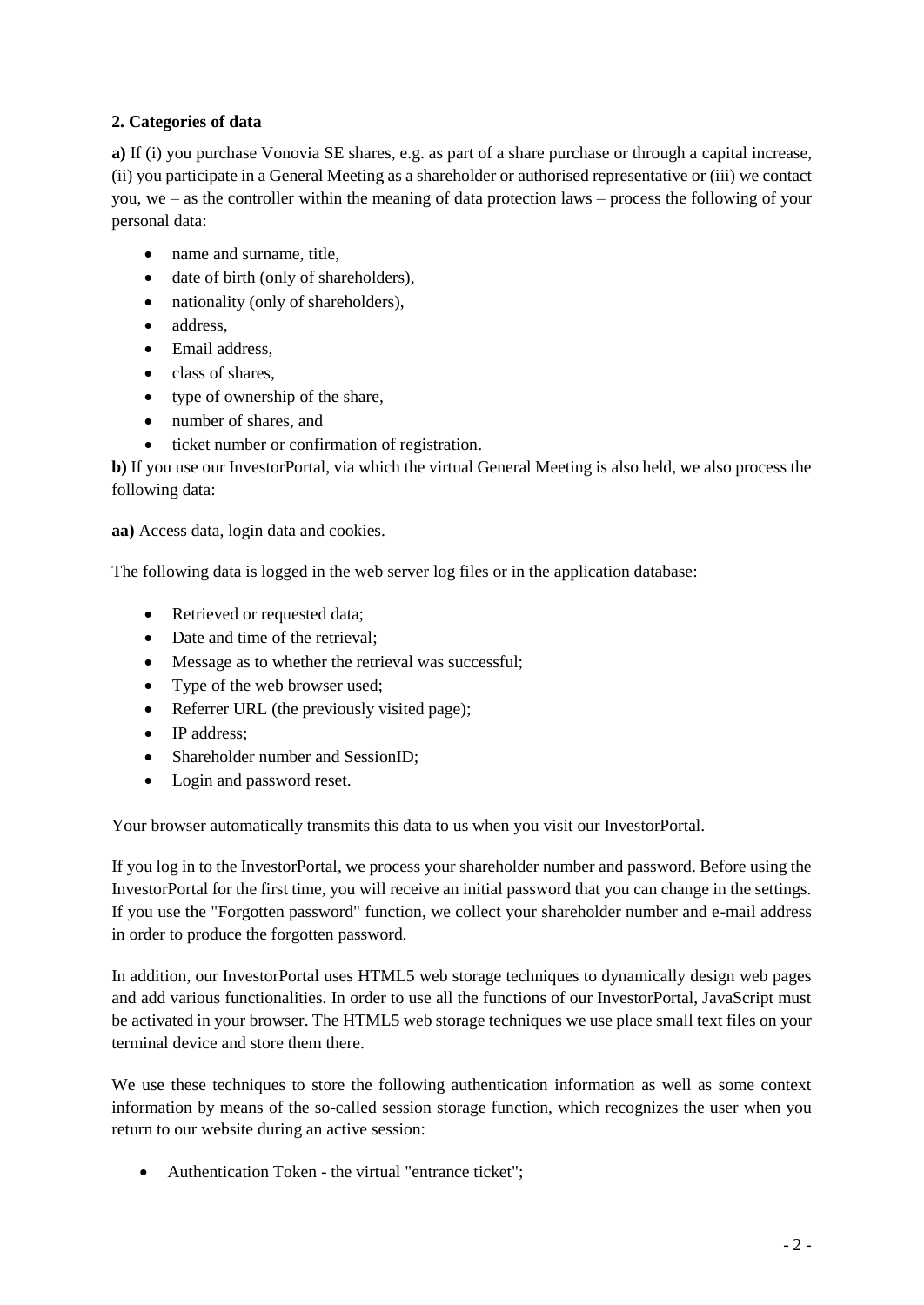Acceptance of the Terms of Use.

In the web browser, under the help-menu you will find information on how to technically disable the web storage objects from being allowed and on the settings used by your browser to inform you about the placement of a new web storage object. Please note that some functions of our website may no longer be available if web storage objects are deactivated.

We also use technically necessary cookies for our media gallery. Cookies are small files that are placed on your desktop, notebook or mobile device by a website you visit. From this, we can recognize, for example, whether there has already been a connection between your device and our media gallery. The cookies we use do not contain any personal data. You can set your browser so that you are informed about the setting of cookies and only allow cookies in individual cases, exclude the acceptance of cookies for certain cases or in general and activate the automatic deletion of cookies when closing the browser. If you decide against the use of cookies, it may be that not all functions of our media gallery or individual functions are only available to you to a limited extent.

The necessary session cookies we use are only used for the purpose of providing the media gallery. They are necessary for the functions of the media gallery and are deleted when you close your browser. Insofar as we wish to use cookies in the provision of the InvestorPortal that are not absolutely necessary for the operation of the InvestorPortal, such as function or performance cookies, we will only do so if you have given your consent. In this case, we will inform you about our cookies and associated data processing when you visit the InvestorPortal before using cookies and ask for your consent.

# **bb)** Register import for registered shares

In the InvestorPortal, your shareholder data as described below will be stored for your review and, in particular, with the option of changing your e-mail address for the electronic dispatch of invitations. For this purpose, we continuously compare your shareholder data with the share register in order to keep it up to date and to ensure that you continue to hold shares in Vonovia SE.

If you are a registered shareholder, we process the following data:

- Shareholder number,
- First and last name, title,
- date of birth,
- Address (street, house number, postal code, city and country),
- Nationality,
- Number of shares,
- Type of share ownership,
- investment date,
- E-mail address, in particular if you wish to receive electronic messages from us.

You have the option (in addition to your data subject rights described in section 7) of deleting your InvestorPortal account after each General Meeting and no longer using it by sending us an e-mail to aktionaersportal@computershare.de.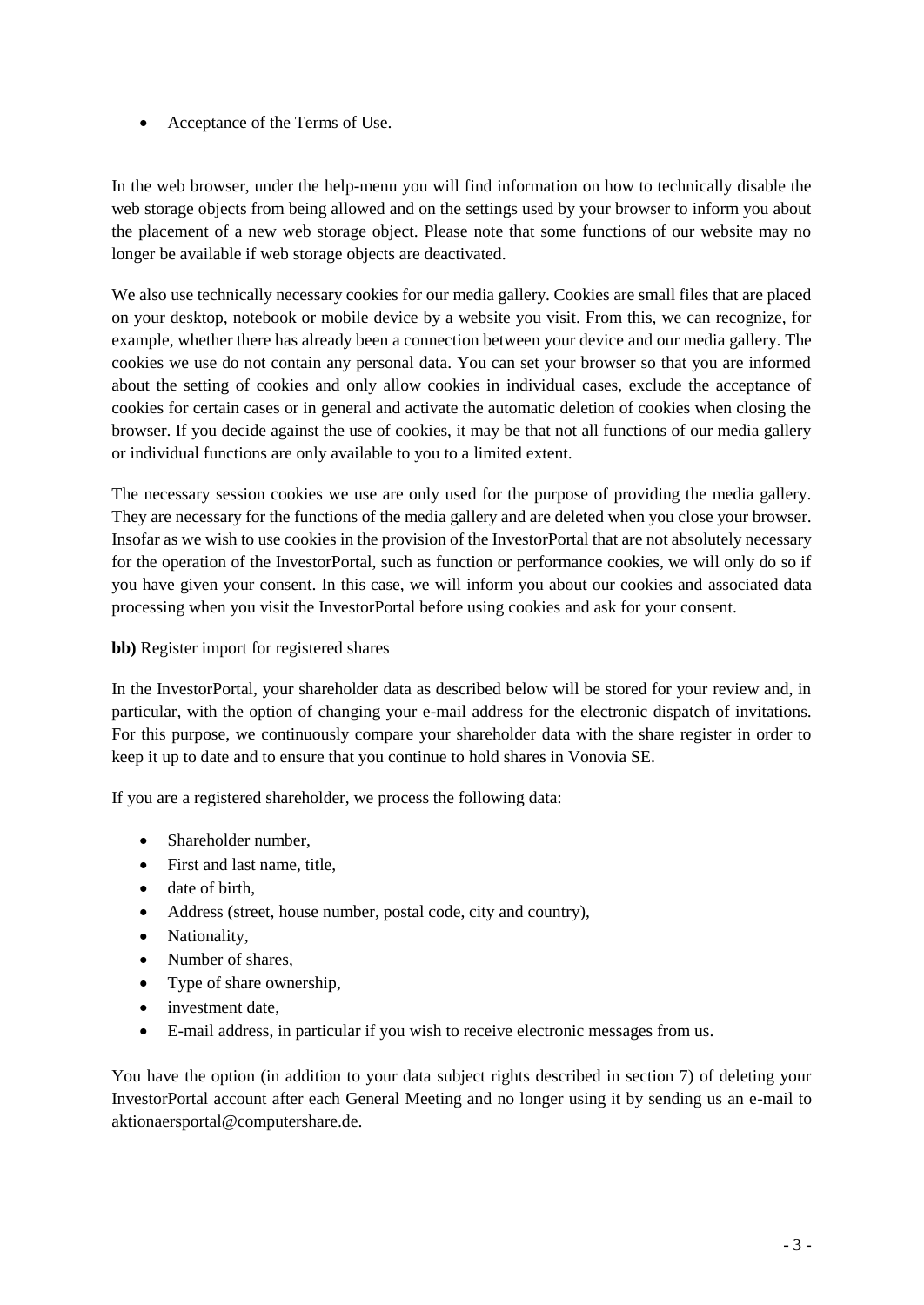#### **cc)** Dispatch and creation of admission tickets or registration confirmations

If you (i) order the dispatch of an admission ticket or registration confirmation in the InvestorPortal, (ii) create an admission ticket or registration confirmation for a third party or authorize a third party, or (iii) have registered for or consented to the electronic dispatch of invitations, we will process the first and last name, postal address and/or e-mail address of you or the respective third party, depending on the dispatch method selected, in order to send the registration confirmation, admission ticket or invitation to the General Meeting to you or the third party.

### **dd)** Other functions of the InvestorPortal

If you use the InvestorPortal, we may also process information that you provide to us when using the other functions of the InvestorPortal, e.g. information on motions, questions, comments, election proposals, objections and other requests or speeches by stockholders and their proxies in or in connection with the General Meeting as well as on their voting behaviour. If we offer a prize draw on the InvestorPortal and you participate in it, we process the e-mail address you provide for this purpose.

**c)** If you attend the General Meeting as a guest or follow the virtual General Meeting, we process the following data about you: First and last name, title, position/function if applicable, company, address, e-mail address, comments if applicable (e.g., person accompanying stockholder X at non-virtual General Meetings). If you access the webcast of our (virtual) General Meeting as a guest, we also process the access password that we send you after registration, as well as the access data required for the performance of our webcast, which your browser automatically transmits to us when you access the website (e.g. IP address, data accessed or requested; date and time of access; notification of whether access was successful; type of web browser used). Insofar as we use cookies in the provision of the webcast, we only do so to the extent that this is necessary for the performance of the webcast or you have given your consent. We inform you separately about the use of cookies on the website where you can find our webcast.

**d)** If you contact us, we additionally process the personal data required to answer the respective request, such as your e-mail address or telephone number.

**e)** In addition, we also process information on motions, questions, election proposals, objections, statements, exercises of voting rights and other requests or speeches by shareholders or their authorised representatives that you send to us outside the InvestorPortal in connection with the General Meeting.

**f)** If we broadcast a non-virtual General Meeting live on the Internet by means of video and audio transmission and you make a verbal contribution at the non-virtual General Meeting or otherwise enter the recording area, this live broadcast will also include your appearance and verbal contribution.

**g)** If you make use of the option to submit an audio or video message or a written statement for publication before or during the virtual General Meeting, we will process, depending on the nature of your contribution, your statement, your video image and/or your voice.

#### **3. Purpose and legal basis of the processing operation**

The processing of the above-mentioned data serves the purposes described below.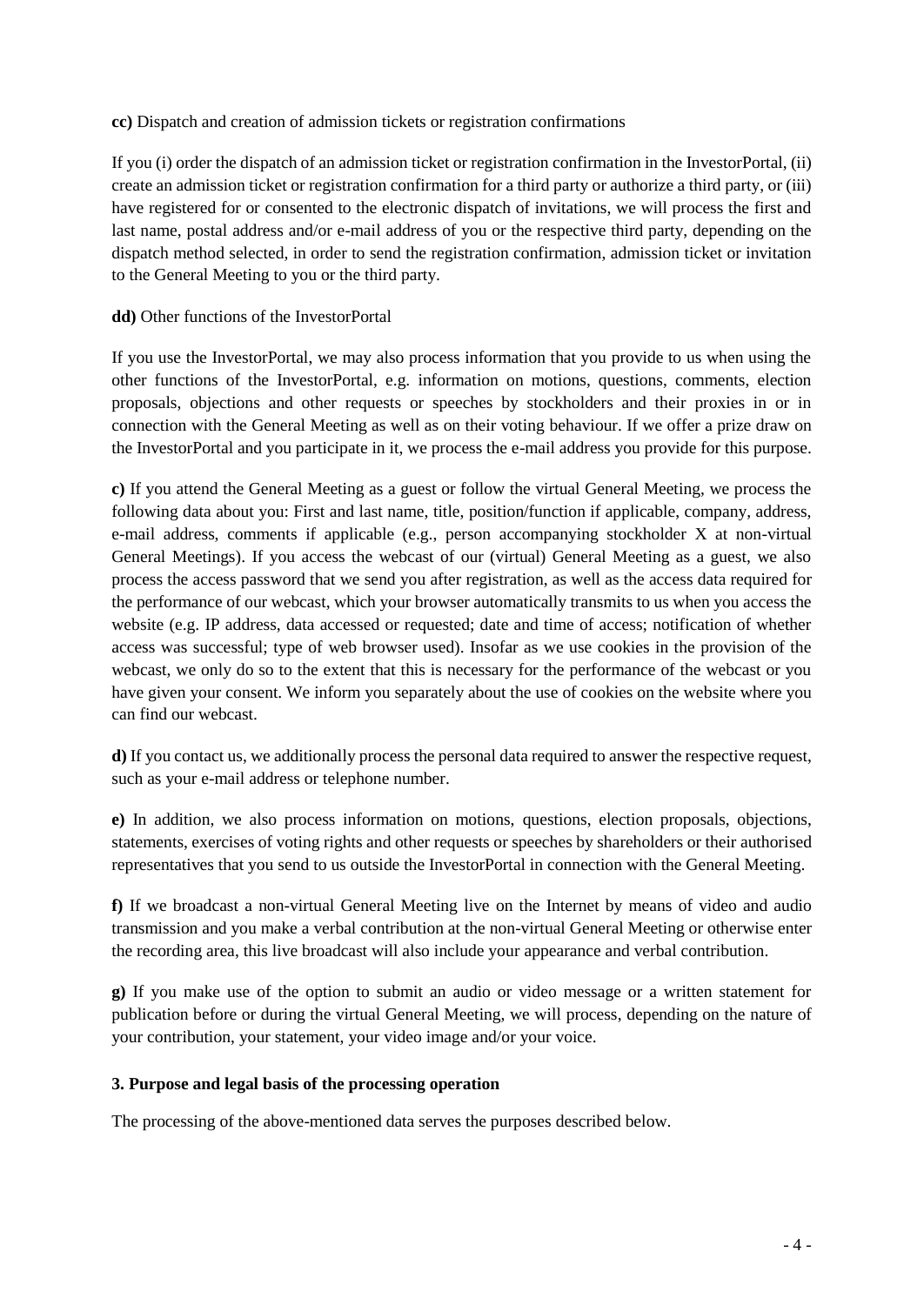### **a)** Maintaining the share register and fulfilling legal and supervisory obligations

We process the data described under section 2 a) in order to comply with our legal obligation to maintain the share register.

The processing is necessary to fulfil our obligations under stock corporation law pursuant to Article  $9(1)(c)(ii)$  of the SE Council Regulation (SE-Regulation) in conjunction with Section 67 of the German Stock Corporation Act (AktG). The legal basis for the processing of data is Article  $6(1)(c)$  GDPR in conjunction with Section 67e(1) AktG. In addition, we may process personal data to fulfil other legal obligations, such as regulatory requirements and obligations under stock corporation law, securities law, tax law and commercial law. The legal basis for the processing is Article  $6(1)(c)$  GDPR in conjunction with the respective legal regulations.

#### **b)** Preparation, execution and follow-up of General Meetings

We process the data described under section 2 a), b), e) and g) in order to prepare, conduct and follow up on the General Meeting, in particular (i) to process the registration and participation or connection of shareholders and their authorised representatives to the General Meetings (e.g. by checking their eligibility to participate, creation of the list of attendees), (ii) to enable the exercise of their rights at the General Meeting (including granting and revoking powers of attorney and instructions via the Vonovia InvestorPortal on the company's website at [https://investors.vonovia.de/agm\)](https://investors.vonovia.de/agm), (iii) to ensure the observance of voting bans, the lawful adoption of resolutions and evaluation of cast votes at the General Meeting, and (iv) to fulfil our obligations towards shareholders and their authorised representatives (e.g. sending electronic confirmation of votes exercised by electronic postal vote).

The processing of your personal data is necessary for the proper conduct of the General Meeting. If you do not provide us with the necessary personal data, we might not be able to allow your attendance in the General Meeting.

The legal basis for the processing is Article  $6(1)(c)$  GDPR in conjunction with Article Art.  $9(1)(c)$  (ii), 53 SE-Regulation, Section 67e(1) AktG and our obligations under stock corporation law pursuant to Section 118 et seqq. AktG and, if applicable, in conjunction with Article 1(2) of the Act on Measures in Corporate, Cooperative, Association, Foundation and Home Ownership Law to Combat the Effects of the COVID 19 Pandemic (Gesetz über Maßnahmen im Gesellschafts-, Genossenschafts-, Vereins-, Stiftungs- und Wohnungseigentumsrecht zur Bekämpfung der Auswirkungen der COVID-19- Pandemie; C19-AuswBekG).

Insofar as we take down in shorthand your verbal contributions described under section 2 f) during the non-virtual General Meeting without being legally obliged to do so, this is done to ensure the proper conduct of the General Meeting and to be able to deal with your questions and motions. The stenographic minutes will not be published. The legal basis for this processing is Article 6 (1)(f) GDPR and our legitimate interest is to ensure that the General Meeting is executed properly and that our shareholders' participation rights can be realized in the best possible way.

In connection with the preparation, conduct and follow-up of the virtual General Meeting, we may also transfer your data to our legal advisors, tax advisors or auditors, as we have a legitimate interest to organize the virtual General Meeting in accordance with the relevant legal provisions and in obtaining external advice on this. The legal basis for this processing is Article 6(1)(f) GDPR.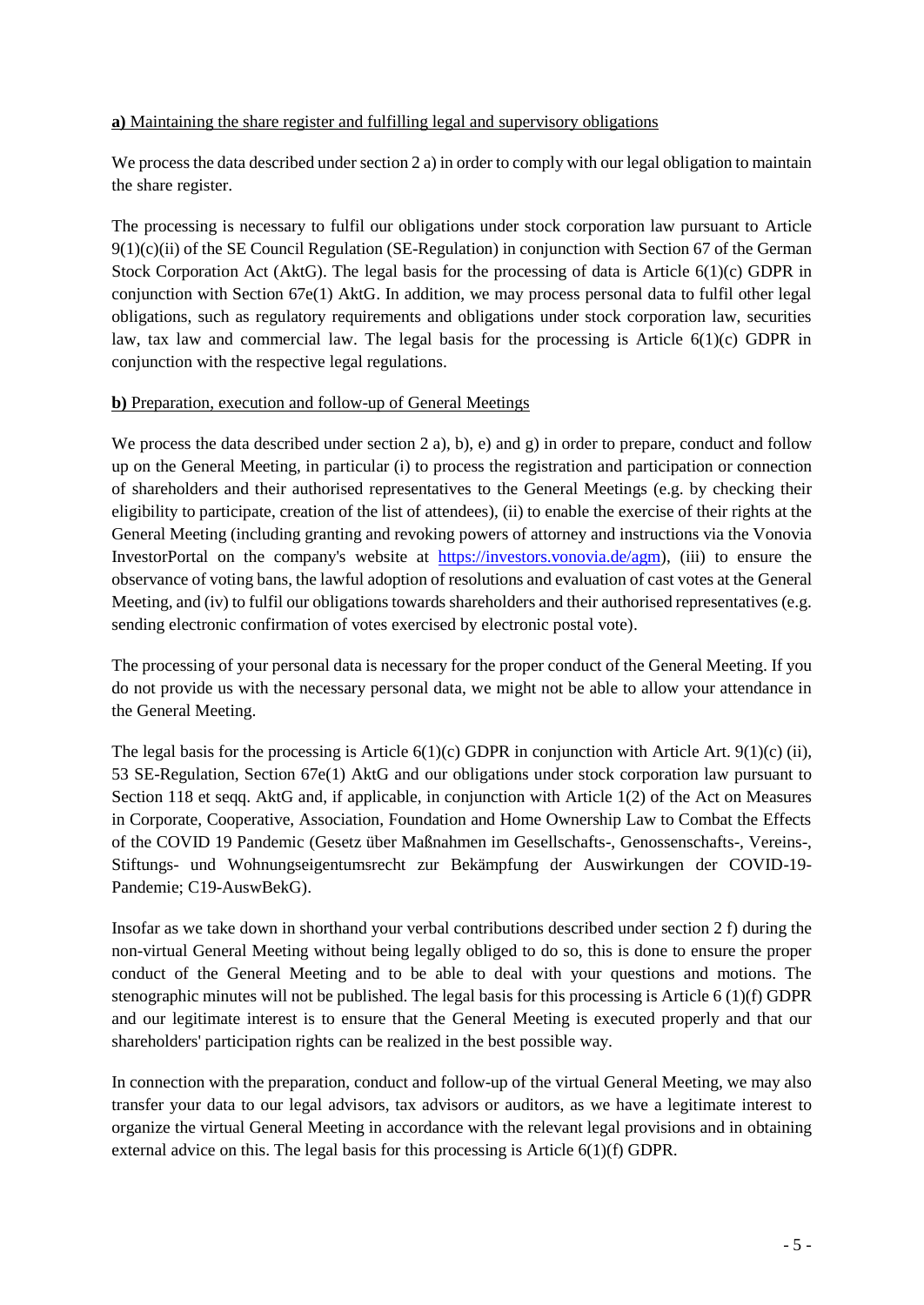#### **c)** Broadcast of the General Meeting by means of video and audio transmission on the Internet

The entire General Meeting may be broadcast live and publicly accessible on the Internet by means of video and audio transmission. Possibly, a recording of the virtual or non-virtual General Meeting will be made until the end of the speech of the Management Board, which will be made publicly available on the Internet on demand after the end of the General Meeting. Beyond this, neither image nor sound recordings will be made. To the extent you enter the recording area or make a verbal contribution during recording activities at a non-virtual General Meeting, the live broadcast or the respective recording will include your appearance and verbal contribution. The legal basis for this processing is Article  $6(1)(f)$ GDPR. Our legitimate interest is to enable interested shareholders and the public to follow the General Meeting via the Internet in accordance with the express permission in the German Stock Corporation Act and our by-laws. However, the General Meeting in 2022 will be broadcasted as a virtual General Meeting only on the InvestorPortal and via a webcast for selected registered guests.

# **d)** Written statements, audio or video messages in the context of a virtual General Meeting

If you make use of the option to submit a written statement or an audio/video message via our InvestorPortal in the run-up to the virtual General Meeting, we will process your personal data contained therein in order to check whether the contribution you have submitted meets our admission criteria, to select contributions to be published on the InvestorPortal or displayed during the virtual General Meeting, and to make your contribution or statement available on the InvestorPortal, stating your name, and/or to play it during the General Meeting. If your statement or audio/video message is published on the InvestorPortal or displayed during the General Meeting, all duly registered shareholders, their authorised representatives and, if applicable, guest viewers will be able to take note of your statement or audio/video message and your name. This processing is necessary to protect our legitimate interest, which is to make the virtual General Meeting as similar as possible to a physical General Meeting and to enable our shareholders or their authorised representatives to participate and comment in a manner as vivid as possible. The legal basis for this processing is Art. 6 (1)(f) GDPR.

If you as a shareholder make use of the option to submit questions via our InvestorPortal in the run-up to the virtual General Meeting, we will also process your questions in order to check how these questions are to be answered during the virtual General Meeting. The legal basis for this is Art. 6(1)(c) GDPR in conjunction with Art. 53 SE Regulation, Section 67e(1) AktG and Section 1(2) sentence 1 no. 2 and sentence 2 C19-AuswBekG. Insofar as your questions are dealt with in the virtual General Meeting, this may be done by mentioning your name. This may be noted by other participants in the virtual General Meeting. This data processing is necessary to protect our legitimate interest in making the virtual General Meeting as similar as possible to a physical General Meeting and the legitimate interest of the other General Meeting participants in knowing the name of a questioner. The legal basis for this processing is Art. 6 (1)(f) GDPR.

#### **e)** Communication with shareholders and Investor Relations

We process the shareholder data described in section 2 a) in order to contact you so that we can send you information about our company that we believe is of particular interest to investors. In addition, we use your e-mail address in particular to send you information relevant under securities law, such as the invitation to the General Meeting, if you have expressly consented to the transmission of such information by means of remote data transmission pursuant to Section 49 (3) no. 1(d) of the German Securities Trading Act (Wertpapierhandelsgesetz) or have not objected to a request in text form for consent within a reasonable period of time and have not revoked your consent at a later date.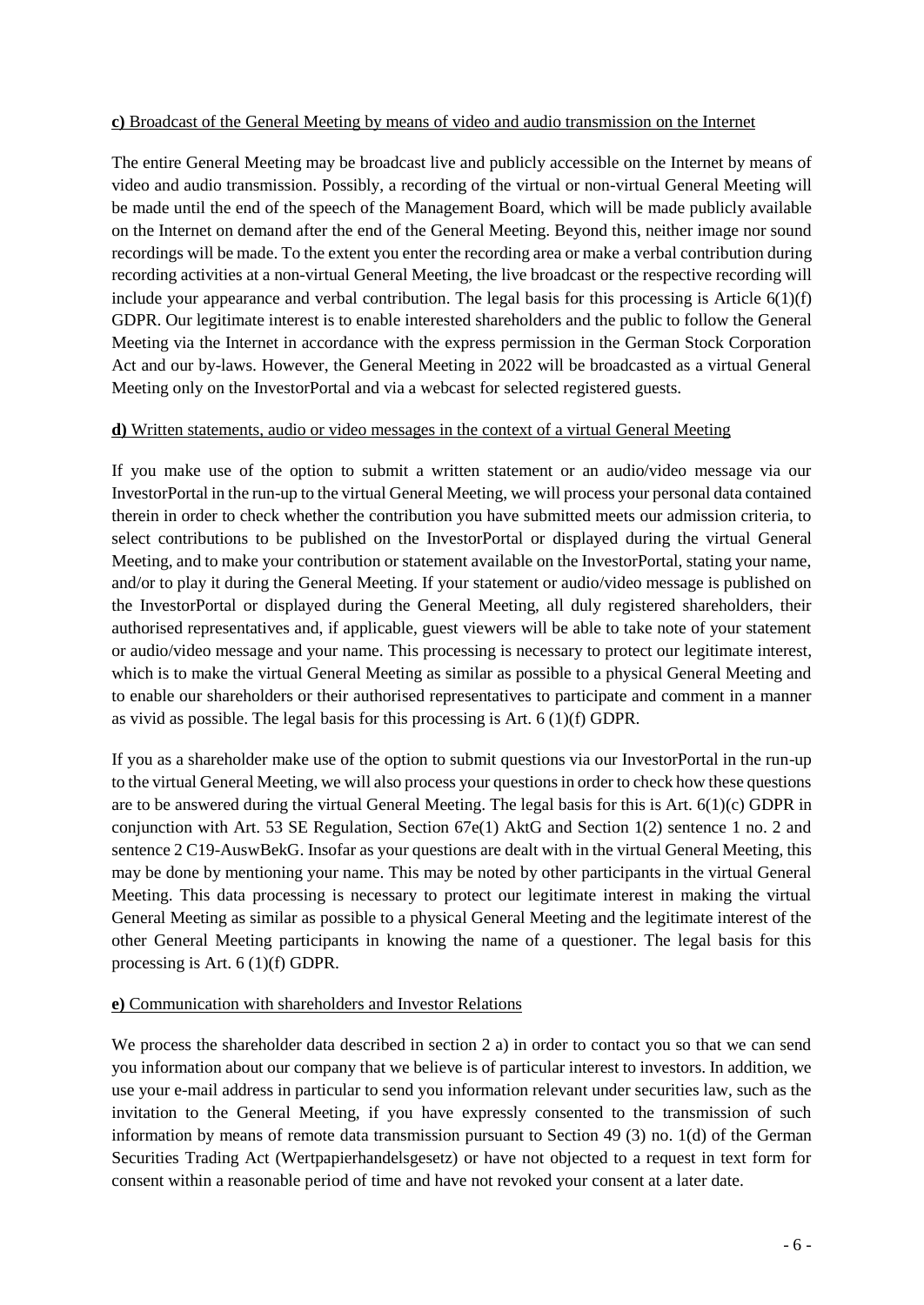The legal basis for the processing of your personal data is Art. 6 (1)(c) GDPR in conjunction with Art. 9  $(1)(c)(ii)$  SE Regulation and Sec. 67e $(1)$  AktG.

# **f)** Operation of the InvestorPortal

We process the data of shareholders described in section 2 a), b) and g) in order to be able to offer you the InvestorPortal throughout the year, as well as to detect misuse, eliminate malfunctions and ensure the smooth running of a virtual General Meeting. In the InvestorPortal, you can view your shareholder data and data on your shareholdings, notify us of any changes to your e-mail address, and register or appoint authorised representatives for upcoming General Meetings.

When you register on the InvestorPortal, we process your registration information and access data in order to be able to check your authorization to join the virtual General Meeting as a shareholder or authorised representative or to take preparatory measures.

The processing is necessary to fulfill our obligations under stock corporation law in accordance with Art. 53 SE Regulation in conjunction with Sections 118 et seq. AktG are required. The legal basis for the processing is Art.  $6(1)(c)$  GDPR in conjunction with Art.  $9(1)(c)(ii)$  SE Regulation and Section 67e(1) AktG.

The legal basis for setting the absolutely necessary cookies and accessing the data stored therein, as well as the associated processing of personal data, is Section 25 (2) No. 2 of the German Telecommunications Telemedia Data Protection Act (TTDSG), as this is necessary to provide the InvestorPortal you have requested. The further processing of the information collected by means of the strictly necessary cookies is required to protect our legitimate interest in enabling our shareholders and their authorised representatives to use the media gallery. The legal basis for this processing is Art. 6(1)(f) GDPR.

# **g)** Admission of guests to the General Meeting

We process the data of guests described under 2 c) in order to prepare, hold and follow up our General Meeting as a non-public event and to ensure that only authorised persons can exercise attendance rights. In particular, we create a guest list, send out guest tickets or access data (also by e-mail), conduct admission/access checks and document your presence as a guest at the General Meeting. With regard to the implementation as a virtual General Meeting, your data is processed to ensure that only selected guests can follow the video and audio transmission of the virtual General Meeting. The legal basis for the processing is Art. 6(1)(f) GDPR. Our legitimate interest is to exercise our domiciliary rights, if necessary, to protect the voting rights of our shareholders and to ensure that the General Meeting proceeds in an orderly manner. Without this processing of your data, it is not possible for guests to participate in the General Meeting.

The processing of the access data, device information and necessary cookies mentioned under 2 c) is required to make the webcast of the (virtual) General Meeting technically available to guests and for abuse detection and troubleshooting. In this respect, we have a legitimate interest in making the webcast available to you as a guest so that you can follow the virtual General Meeting even without being physically present. The legal basis for setting the absolutely necessary cookies and accessing the data stored therein is Section 25 (2) No. 2 TTDSG and otherwise Article 6 (1)(f) GDPR.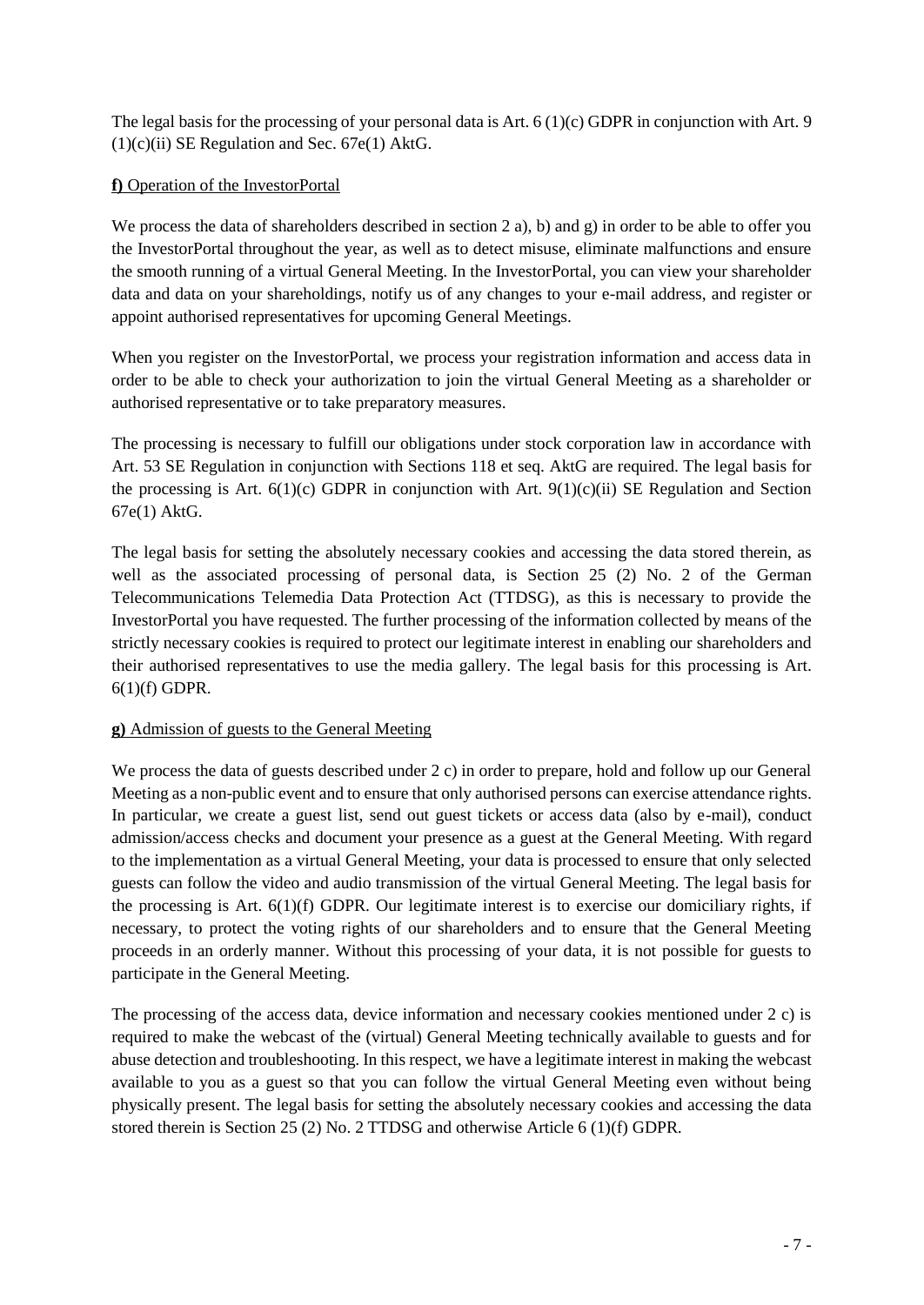### **h)** Subscription offers for capital increases

We process the data of shareholders described under section 2 a) in order to be able to make you subscription offers. A subscription offer gives you the opportunity to acquire new shares. As a rule, this will be delivered to you by your depositary bank and published in the Federal Gazette (*Bundesanzeiger*) at the same time. However, we must exempt citizens of certain countries from these subscription offers due to local legal requirements under the securities laws of those countries. That is why we must also process the information about your nationality.

The legal basis for the processing of your personal data is Article  $6(1)(c)$  GDPR in conjunction with Article 9(1)(c)(ii) SE-Regulation and Section 67e(1) AktG.

#### **i)** Statistical purposes

We process the data described under section 2 a), b) and e) in order to compile statistics on our shareholders and on shareholder development.

The legal basis for the processing of your personal data is Article 6(1)(f) GDPR. We have a legitimate interest in compiling statistics so that we can identify the composition of our company's shareholder structure. In addition, we minimise risks for those affected by this by anonymising personal data in the course of statistical processing so that conclusions about individual persons are made impossible.

#### **j)** Processing of your requests

We process the data described under section 2 d) in order to be able to process your request and answer your inquiries. The legal basis for this processing of your personal data is Article 6(1)(b) GDPR

# **k)** Prize draw

If you record your e-mail address in our InvestorPortal in order to participate in the prize draw, we process this in order to enable you to participate in the prize draw and to be able to contact you if you win. The legal basis for this processing is Art. 6(1)(b) GDPR.

#### **l)** Other purposes

If required by law, we will inform you in advance if we process your personal data for purposes other than those specified here.

# **4. Recipients and categories of recipients of personal data**

We use various service providers for the processing of personal data.

As we issue registered shares, we are legally obliged to maintain a share register. We have commissioned Computershare Deutschland GmbH & Co KG, Elsenheimerstr. 61, 80687 Munich, Germany therewith.

The Vonovia InvestorPortal is operated by Computershare exclusively on our behalf and on our instructions. The operation of the media gallery within the Vonovia InvestorPortal, in which video/audio messages and written statements can be uploaded, is carried out exclusively on our behalf and on our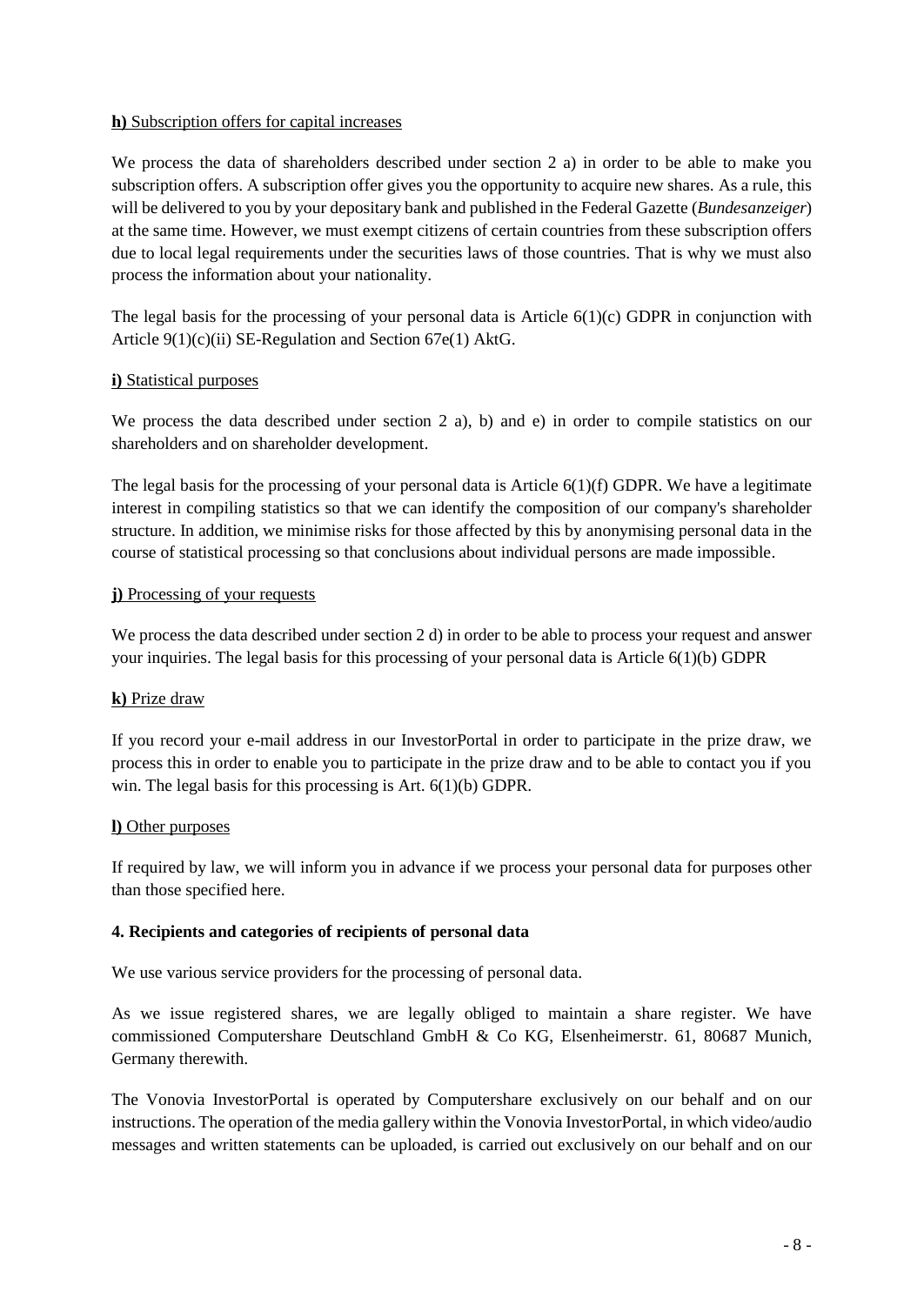instructions by our service provider wige SOLUTIONS GmbH  $\&$  Co. KG, Buschstraße 9, 53340 Meckenheim.

As part of the preparation, conduct and follow-up of General Meetings, we also commission other service providers who receive personal data from data subjects (e.g. printing companies for sending General Meeting documents, security services for admission controls). Computershare and the other service providers only receive such personal data from us that is necessary for the performance of the commissioned service. Computershare and the other service providers process the data exclusively on behalf and in accordance with the instructions of Vonovia SE. All our employees and all employees of external service providers who have access to and/or process personal data are obliged to treat this data confidentially. In connection with the preparation, conduct and follow-up of the General Meeting, we may also transfer your personal data to our legal advisors, tax advisors or auditors.

If you attend the General Meeting, we are obliged, pursuant to Section 129(1) sentence 2 AktG, to file you in the list of participants, stating your name, place of residence, number of shares and type of ownership. These data are visible to all other participants of the General Meeting during the meeting and to shareholders up to two years thereafter (Section 129(4) AktG).

If a shareholder requests that a matter be placed on the agenda, we will publish the relevant matter by disclosing the name of the shareholder if the requirements are met in accordance with the provisions of stock corporation law. Countermotions and election proposals from shareholders will also be made available on the company's website together with your name in accordance with the provisions of stock corporation law, if the requirements are met.

If you as a shareholder make use of the right to submit questions, your questions – together with your name – may be dealt with during the virtual General Meeting. Other participants of the General Meeting may take note of that.

If you make use of the option to submit written statements or audio/video messages and your written statements or audio/video message is published on the InvestorPortal or displayed during the virtual General Meeting together with your name, all properly registered shareholders, their authorised representatives and, if applicable, guest viewers may take note of your statement or your video/audio message and your name. Furthermore, to the extent that your contribution is displayed during a part of the General Meeting which is recorded and published on our website after the General Meeting, any internet user can take note of your contribution and your name.

Your data is generally being processed in countries belonging to the European Union. If persons from countries outside the European Union and the European Economic Area hold shares in our company, we will also send certain information to these shareholders (e.g. invitations to General Meetings). If personal data are also included in these notifications (e.g. motions to General Meetings with the name of the applicant being stated), this data will also be transferred to third countries. The provisions of the GDPR are not directly applicable in third countries. In the absence of an adequacy decision of the European Commission, these countries may provide a lower level of protection for your personal data. A transfer is nevertheless necessary in order to inform all shareholders equally, since we are not permitted to exempt shareholders from third countries from our duty to provide information. With the transmission we fulfil our contractual obligations. The legal basis for the transmission is Article 49(1)(b) GDPR.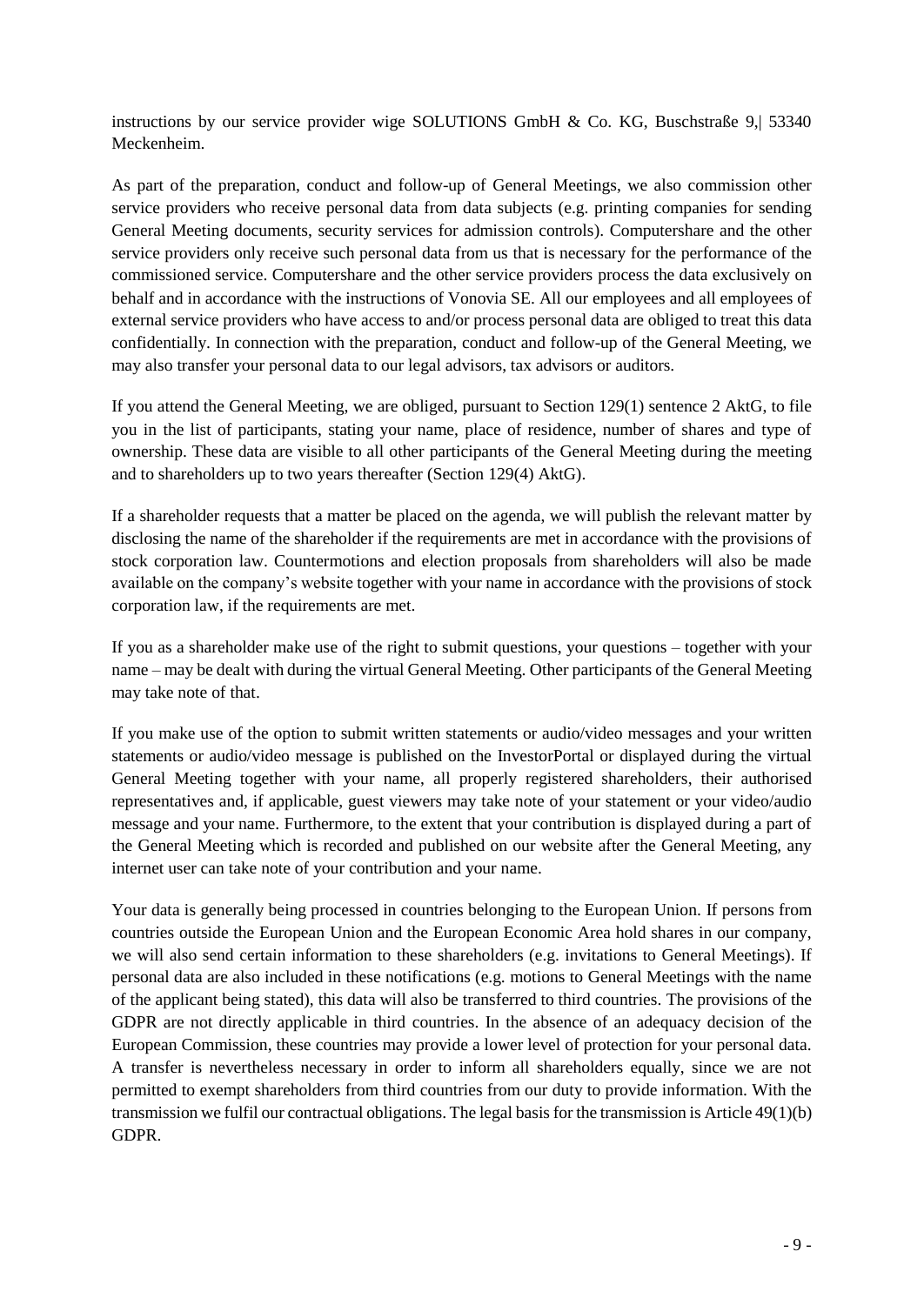#### **5. Data sources**

If you purchase shares, your personal data will not be collected by us, but by the depository banks involved in the share transaction. This is carried out via Clearstream Banking AG, Mergenthalerallee 61, 65760 Eschborn, which, as the central securities depository, is responsible for the technical settlement of securities transactions and the deposit of shares for credit institutions.

If you contact us and use our Vonovia InvestorPortal, we will receive the personal data directly from you. If you act as authorised representative of a shareholder, we receive your personal data from the shareholder who granted you the power of attorney and directly from you as far as your behaviour during the General Meeting is concerned.

If you attend the General Meeting as a guest or follow the virtual General Meeting, we will receive your data either directly from you, in particular if you yourself have applied for admission as a guest with us (e.g. as a representative of the media or authorities), from one of our shareholders who applies for your admission as a guest, or possibly in the course of our business activities from internal or external sources, some of which are also publicly accessible.

# **6. Storage period**

In principle, we anonymise or delete personal data if it is no longer required for the above-mentioned purposes and if the anonymising or deleting does not conflict with legal requirements for proof and storage (e.g. under the German Stock Corporation Act, the German Commercial Code, the German Tax Code or other legal provisions). If we become aware that a shareholder is no longer a shareholder of our Company, we shall store the shareholder's personal data for a maximum of twelve months, subject to other statutory provisions pursuant to Section 67e (2) AktG.

To the extent required by law or if the company has a legitimate interest in the storage of personal data, for example in the event of court or out-of-court disputes at the General Meeting or in order to be able to track the application and voting behaviour, a longer storage of personal data is possible. In these cases, however, we do not necessarily store personal data of all the categories listed under section 2, but only those data which are absolutely necessary for achieving the respective purposes - for example to prove voting behaviour.

The access data we collect in connection with the operation of the InvestorPortal is stored by us for a period of three months and then processed exclusively in anonymized form for statistical purposes. We delete all other data collected in connection with the operation and use of the InvestorPortal no later than one month after your account on the InvestorPortal has been deleted. Either you can delete the account yourself or your account will be deleted automatically if you are no longer a shareholder of Vonovia SE. Your data will only be stored further if this is required by law or if we have a legitimate interest in further storage, for example in the event of disputes in or out of court in connection with the operation of the InvestorPortal or in order to be able to track the application and voting behaviour. After the personal data are no longer needed for these purposes, they are anonymised or deleted.

# **7. Rights of data subjects**

As a data subject, you can contact our data protection officer named in section 1. c) in order to exercise your legal rights in accordance with the GDPR. If the legal requirements are met, you may be entitled to the following rights: